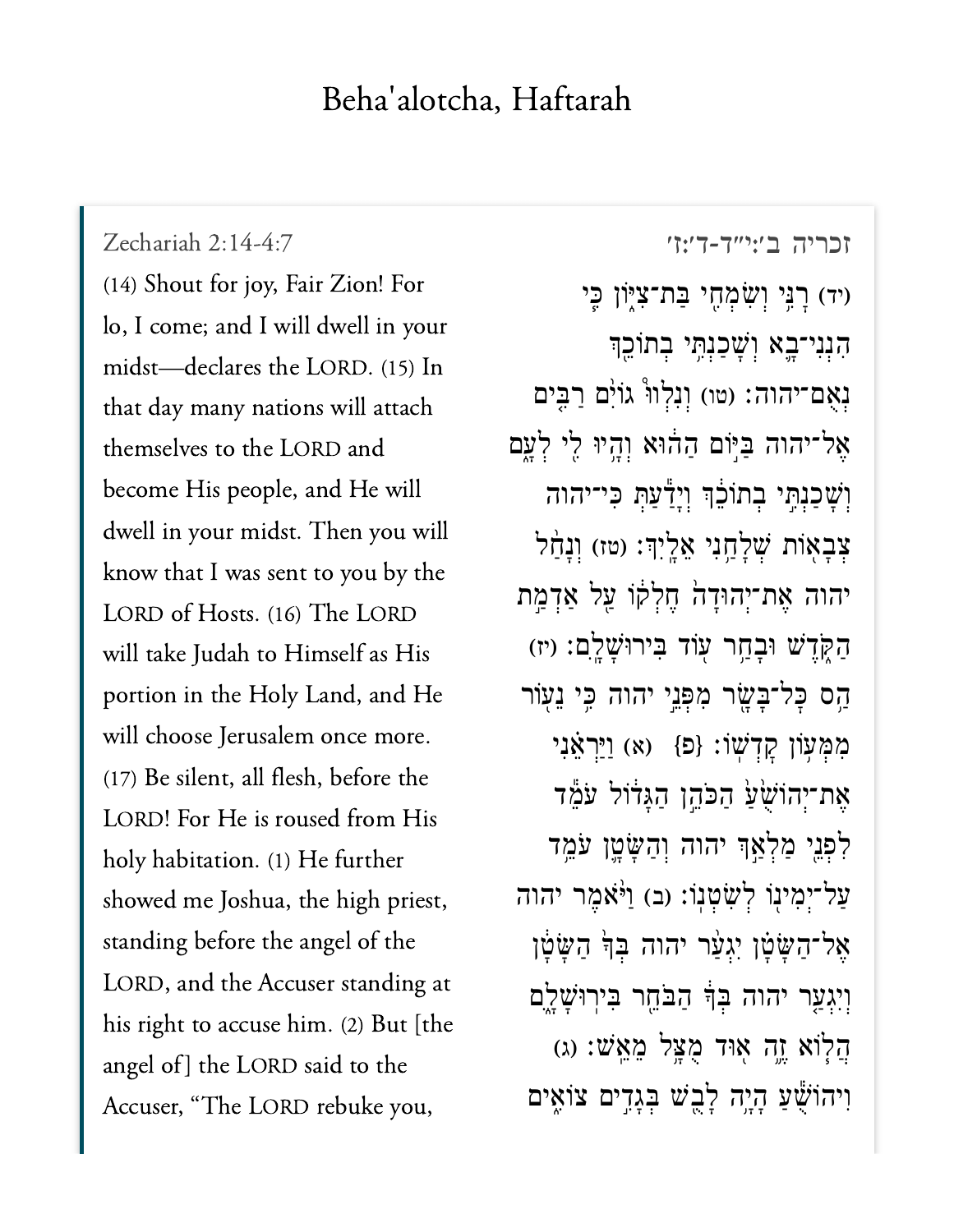O Accuser; may the LORD who has chosen Jerusalem rebuke you! For this is a brand plucked from the<br>fire." (3) Now Joshua was clothed this is a brand plucked from the in filthy garments when he stood before the angel. (4) The latter spoke up and said to his attendants, "Take the filthy garments off him!" And he said to him, "See, I have removed your clothed in  $\frac{1}{p}$  robes. The initial robes is  $\frac{1}{p}$  $\frac{d}{dt}$ clothed in [priestly] robes." (5) Then he gave the order, "Let a pure diadem be placed on his head." And they placed the pure diadem on his head and clothed him in [priestly] garments, as the angel of the LORD stood by. (6) And the angel of the LORD charged Joshua as follows: (7) "Thus said the LORD of Hosts: If you walk in My paths and keep My charge, you in turn<br>will rule My House and guard My and keep My charge, you in turn courts, and I will permit you to move about among these attendants. (8) Hearken well, O

וְעַמֵד לְפָּנֵי הַמַּלְאֶךָ: (ד) וַיִּעַן ַוִּ $\kappa$ מֶר אֱל־הָעֹמְדִים לְפָנַיוֹ לָאמֹר ָהִ֛סירּו ַהְּבָגִ֥דים ַהֹּצִ֖אים ֵמָעָ֑ליו וַיִּאמֵר אֵלָיו רְאֵ֫ה הֶעֱבַרְתִּי מֵעָלֶי<sub>ּד</sub>ָּ ָעֲוֹנֵךְ וְהַלְבֵּשׁ אֹתְךָ מַחֲלָצְוֹת: (ה) וַאֹמַר יַשֵׂימוּ צַנֵּיף טַהְוֹר עַל־רֹא<sup>ָ</sup>שָׁוֹ וַיַּשָׁׂימוּ הַצַּנִיף הַטֲהוֹר עַל־רֹאּשׁוֹ וַיַּלְבִּשָׂהוּ בְּגַדִים וּמַלְאֵדְ יהוה ֿעֹמֵד: (ו) וַיָּּעַד כַּלְאֵךְ יהוה ּבִּיהוֹשֵׁעַ לֵאמָר: (ז) כֹּה־אֲמֶר יהוה ִצְבָאֹוֹת אִם־בִּדְרַכֵי תֵּלֵךְ וְאֵם ּאֶת־מְּשָׁמַרְתֵּי תְּשָׁמֹר וְגַם־אַתַּה ָתַּדִין אֵת־בֵּיתִי וְגַם תִּשְׁמִר אֶת־חֲצֵרֶי וְנָתַתִּי לְדְּ מַהָלְכִוּם בֵּין ָהָעֹמְדִים הָאֱלֶה: (ח) שֶׁמַע־נָّא יְהוֹשֵׁעַ l הַכֹּהֵן הַגָּדֹוֹל אַתָּה וְרֵעֵ<sup>ׂיְ</sup>דְּ ַהֹּיְׁשִ֣בים ְלָפֶ֔ניָך ִּֽכי־ַאְנֵׁ֥שי מֹוֵ֖פת ֵ֑הָּמה ִּֽכי־ִהְנִ֥ני ֵמִ֛ביא ֶאת־ַעְבִּ֖די ֶֽצַמח׃ )ט( ִּ֣כי **׀** ִהֵּ֣נה ָהֶ֗אֶבן ֲאֶׁ֤שר **ּנַתֲתִּי** לְפָנֵי יְהוֹשָׁעַ עַל־אֱבֶן אַחֶת ְשִׁבְעָּה עֵינֶיִם הִנִנִּי מִפַּחֵּחַ פִּתְּחָה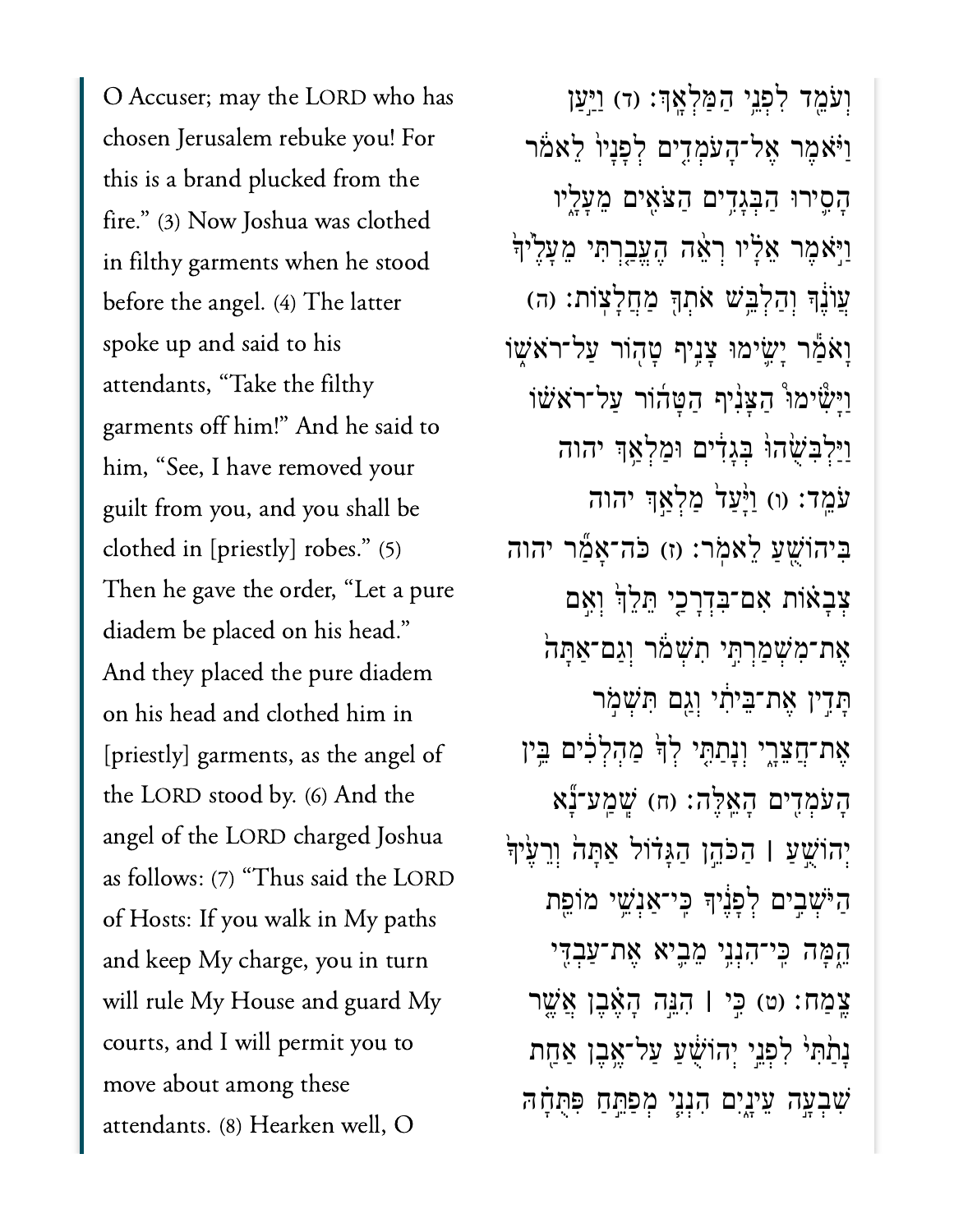High Priest Joshua, you and your  $\begin{array}{ccc} \bullet & \bullet & \bullet & \bullet \\ \bullet & \bullet & \bullet & \bullet & \bullet & \bullet \end{array}$ For those men are a sign that I am going to bring My servant the Branch. (9) For mark well this stone which I place before Joshua, a single stone with seven eyes. I will execute its engraving—declares the LORD of Hosts-and I will remove that country's guilt in a single day.  $(10)$  In that day declares the LORD of Hosts-you  $\mathbf{S}$  shade of vines and figure  $\mathbf{S}$ .  $\frac{1}{1}$ shade of vines and fig trees." (1) The angel who talked with me came back and woke me as a man is wakened from sleep. (2) He said to me, "What do you see?" And I answered, "I see a lampstand all of gold, with a bowl above it. The lamps on it are seven in number, and the lamps above it have seven pipes; (3) and by it are two olive trees, one on the right of the bow<br>and one on its left." (4) I, in turn, and one on its left." (4) I, in turn, asked the angel who talked with

נְאָם יהוה צְבָאוֹת וּמַשְׁתֵּי אֶת־עֲוֹן ָהָאֲרֶץ־הָהִיא בְּיִּוֹם אֲחֲד: (י) בְּיִּוֹם ַהֲהוּא נְאָם יהוה צְבָאוֹת תִּקְרָאִוּ אָ<sup>יֹּ</sup>שׁ לְרֵעֶהוּ אֶל־<u>תְּחַת גֵפ</u>ּן וְאֶל־הַחַת הְּאֵנֶה: (א) וַיְּשָׁב ַהַּמְלָ֖אְך ַהֹּדֵ֣בר ִּ֑בי ַוְיִעיֵ֕רִני ְּכִ֖איׁש אֲשֶׁר־יֵעָוֹר מִשְּׁנָתְוֹ: (ב) וַיָּאֹמֶר אֵלַי ּיָ<br>אֲשֶׁר־יֵעָוֹר מִשְׁנָתְוֹ: (ב) וַיָּאֹמֶר אֵ<br>מֶה אַחֱה רֹאֱה (ויאמר) [וָאֹמַר] ָרִ֣איִתי ׀ ְוִהֵּ֣נה ְמנֹוַר֩ת ָזָ֨הב ֻּכָּ֜לּה וְוָגְלָ $\frac{1}{n}$ עֲל־רֹאָשָׁה וְשָׁבְעַה נֵרֹתֵיהַ ַעֲלֵיהָ שְׁבָעֲה וְשָׁבְעָה מִוּצָקׂות ַלְּנֵרְוֹת אֲשֶׁר עַל־רֹאָשֶׁה: (ג) וּשָׁנֵיִם זֵיתִים עָלֵיהָ אֵחָד<sup>ו</sup> מִימִין הַגְּלַּה וְאֶחֶד עַל־שָׂמאָלֶה: (ד) וַאֲעַן וַאֹמַ<sup>ּ</sup>ר אָל־הַמַּלְאֵ֣דְ הַדֹּבֵ֣ר בִּי ַלְאֹמִׂר מַה־אֱלֶּה אֲדֹנֵי: (ה) וַצְּעַן ַהַמַּלְאָٗךְ הַדֹּבֵר בִּ<sup>נְ</sup> וַיְּאֹמֶר אֵלַי ֲה֥לֹוא ָיַ֖דְעָּת ָמה־ֵ֣הָּמה ֵ֑אֶּלה ָוֹאַ֖מר לֹא אֲדֹנֵי: (ו) וַיַּעַן וַיִּאֹמֵר אֵלַ<sup>וֹ</sup> ֵלאֹ֔מר ֶ֚זה ְּדַבר־יהוה ֶאל־ְזֻרָּבֶ֖בל ְלָאמִר לְא בְחַיִּל וְלָא בְכֹהַ כֵּי